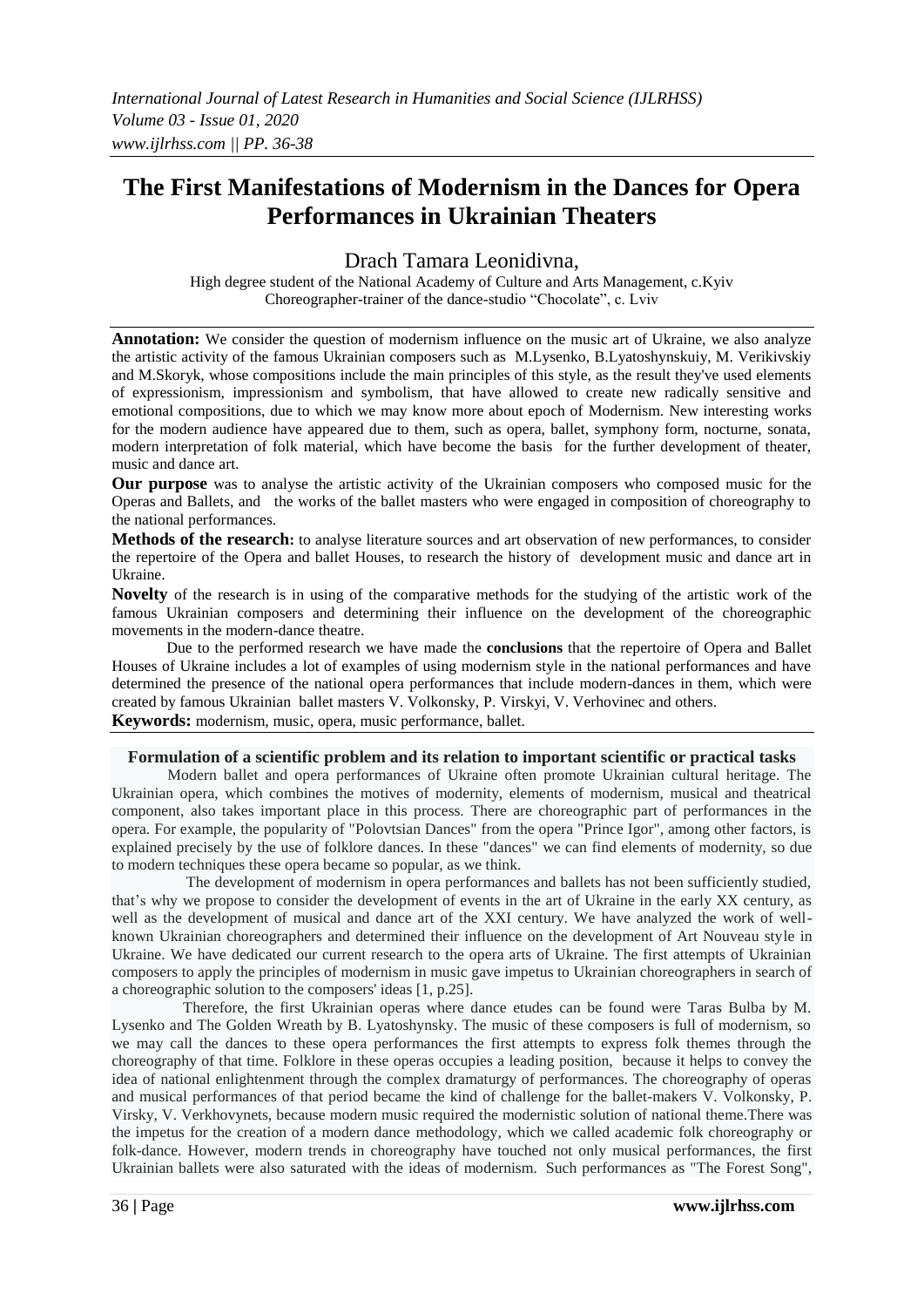## *International Journal of Latest Research in Humanities and Social Science (IJLRHSS)*

# *Volume 03 - Issue 01, 2020*

## *www.ijlrhss.com || PP. 36-38*

"Lileya", "Pan Kanyovsky" are saturated not only with bright folk choreography, but also with elements of free plasticity, pantomime and folk-modernity, which became an important part of these ballets [6, p.90].

#### **Analysis of recent research and publications**

Using the Internet source of information, we studied the repertoire of all six opera and ballet theaters in Ukraine, as well as we analyzed literature and periodicals that considered contemporary dance issues in operas, music and ballet performances. The most extensive study of this subject was made by the famous Ukrainian art critic and theatrical scientist Yuriy Stanishevsky . In his books, he described in details the features of dances, which are used in musical performances, including modern dance in operas. His analytical works included "Horizons of the Musical Theater", "International Pathos of the Ukrainian Soviet Musical Theater" and "Directing in the Modern Ukrainian Musical Theater" (1968, 1979, 1982).

## **Objectives of the study:**

- 1. To study the repertoire of opera and ballet theaters of Ukraine for the presence of national musical performances.
- 2. Identify the main features of modernism in the works of ballet-makers who made dances for national music performances.
- 3. To study the creativity of composers who wrote music to the first Ukrainian operas.

## **Presentation of the main material and substantiation of the results of the research**

Today we may call B. Lyatoshynsky, M. Lysenko, M. Verikovsky and others as the most influential composers of the XX century. However, in their artistic works there were the periods when they had to assert their own individuality and views in music.

Boris Lyatoshynsky was born in Zhytomyr, where he began to take private lessons with the famous musician Reingold Glier. The most significant to him were the ideas of modernists, which he began to use in his artistic works. His musical compositions are more expressive and emotionally rich, he created music that expressed feelings and was a manifestation of his own world with significant obstacles, emotions, depressive moods. The Soviet authorities wanted to hear only positive and optimistic motives from him, but the composer did not want to make such works, that's why he leaned towards modernism in music and to exaggerate human feelings and desperately fight for his own truth.

Today there are Boris Lyatoshynsky's operas, ballets and symphonic works. His works were forbidden during long time , but it hasn't interfered to create the opera performances on his music and a number of creative experiments that helped to restore Ukrainian national music and show it in a completely different perspective. Among the famous works of B. Lyatoshynsky we may call the opera "The Golden Wreath", the Fifth Symphony and others.

Continuing the theme of national ballets and operas, it is worth to remember the opera "Taras Bulba" by Mykola Lysenko, the ballet "Pan Kanyovsky" by Mikhail Verikovsky, "The Forest Song" by Mikhail Skorulsky and others (Yuriy Stanishevsky, 2003). For the first time, ballet masters referred to the national topics at the beginning of the XX century, when the revival of national culture became a necessary prerequisite for the development of self-consciousness of a new independent state. We know that the choreographers who addressed national Ukrainian themes tried to reflect the life and customs of the Ukrainian people. This theme are considered in the book of art critic Yuriy Stanishevsky [2003]. He described how ballet-makers explored the movements of Ukrainian folk dance in order to create ballets and operas with a Ukrainian character. However, it is impossible to see purely folk dance there, because the ballet master V. Vronsky sought to combine folk choreography with classical, as well as to combine folk and contemporary choreography [Yuriy Stanishevsky, 2003].

In the "Forest Song", especially in its latest interpretations, we may find duet composition and complicated jumps, and there are some interesting searches of choreographic movements for the opera "Moses". Each opera is not only a musical piece with vocal accompaniment, but also a full-fledged theatrical performance, which includes art, dramatic performance and choreography. First of all, Borys Lyatoshynsky tried to reflect in his music the experiences of the main characters and events that took place in life.

In V. Kovtunov's ballet "Lileya" choreographer tried to modernize the national theme, made it more relevant and fashionable, and combined folk-stage choreography with modernity. For example, in A. Shekera's "Lileya" choreography looks more folk, which emphasizes the academic foundations of ballet and helps to reflect the dramatic line in ballet. Ballet, though performed on pointe shoes by girls , is a prime example of the use of free plastic in ballet, which is expressed in the lexical base of movements, which include contemporaries, modernity and folk. Yuriy Stanishevsky notes that in the 1920s Ukrainian dance sometimes appeared in the operas in a modernized form. So, in particular, in the Kyiv production of Lysenkovsky's "Taras Bulba" in 1927,